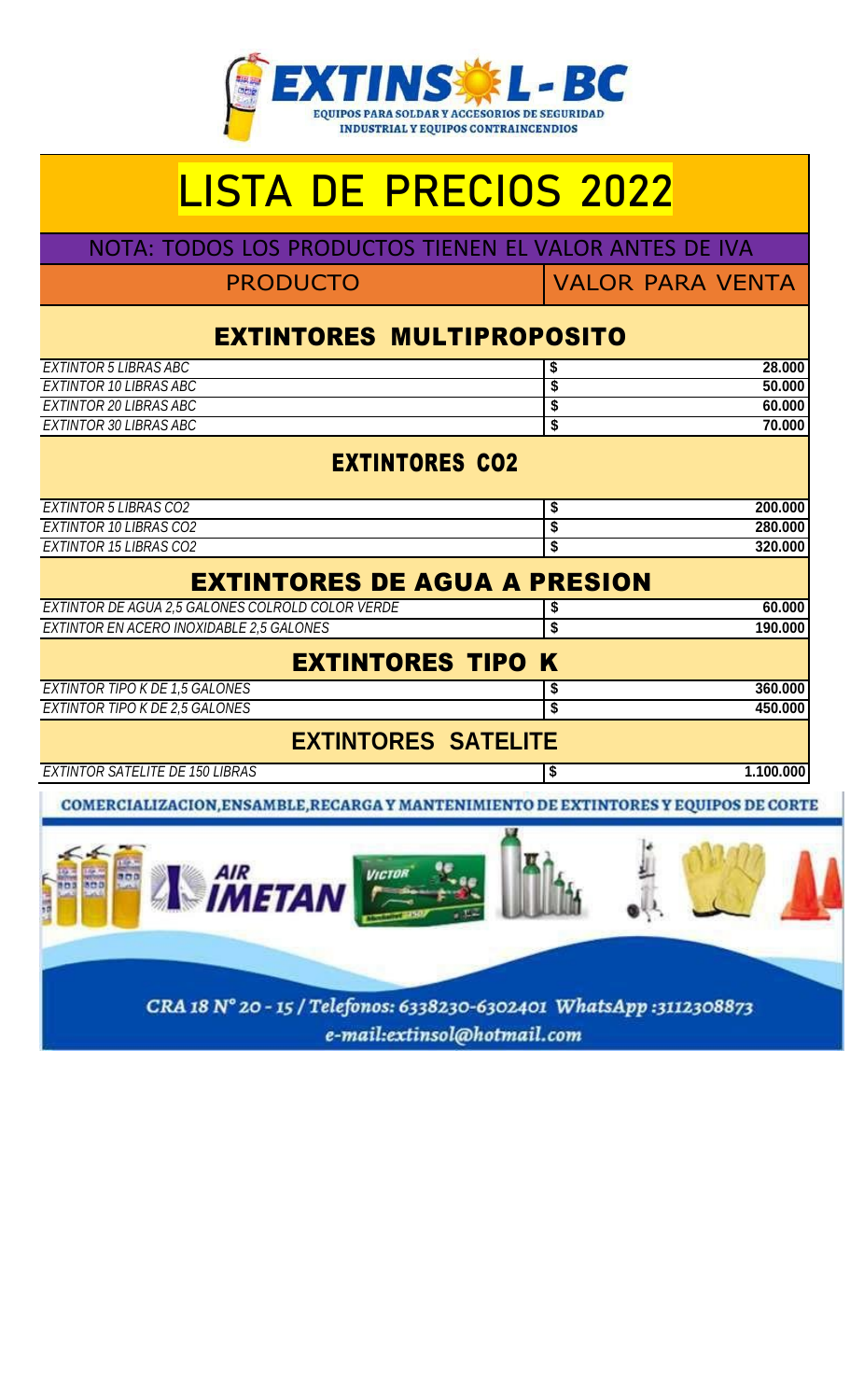

| <b>CILINDROS PARA EXTINTOR</b>                                                  |    |         |
|---------------------------------------------------------------------------------|----|---------|
| CILINDRO EXTINTOR 5 LIBRAS MULTIPROPOSITO                                       | 5  | 13,000  |
| CILINDRO EXTINTOR 10 LIBRAS MULTIPROPOSITO                                      | \$ | 22,000  |
| CILINDRO EXTINTOR 20 LIBRAS MULTIPROPOSITO                                      | \$ | 35.000  |
| CILINDRO EXTINTOR 30 LIBRAS MULTIPROPOSITO                                      | \$ | 45.000  |
| CILINDRO DE AGUA PRESION COLROUD VERDE                                          | \$ | 45.000  |
| CILINDRO EN ACERO INOXIDABLE 2,5 GALONES                                        | \$ | 140.000 |
| CILINDRO EN ACERO INOXIDABLE 20 LIBRAS                                          | \$ | 125,000 |
| CILINDRO EN ACERO INOXIDABLE 10 LIBRAS                                          | \$ | 100.000 |
| <b>CILINDRO PARA GAS MAPP</b>                                                   |    |         |
| <b>CILINDRO GAS MAPP</b>                                                        | \$ | 33.000  |
| <b>CILINDRO EN ALUMINIO</b><br>CILINDRO ALUMINIO DE OXIGENO CON VALVULA DE YUGO | \$ | 400.000 |
|                                                                                 |    |         |
| <b>CAMILLAS PLASTICA NARANJA (EXENTO DE IVA)</b>                                |    |         |
| <b>CAMILLA PLASTICA NARANJA</b>                                                 | \$ | 160.000 |
| <b>INMOVILIZADORES (EXENTO DE IVA)</b>                                          |    |         |
| <b>INMOVILIZADOR DE CABEZA NARANJA</b>                                          | \$ | 30,000  |
| <b>INMOVILIZADOR DE CUELLO TIPO FILADELFIA</b>                                  | \$ | 30.000  |
| <b>KIT DE FERULAS (EXENTO DE IVA)</b>                                           |    |         |
| <b>KIT DE FERULAS</b>                                                           | \$ | 30.000  |
| <b>MANUAL DE PRIMEROS AUXILIOS</b>                                              |    |         |
| <b>MANUAL DE PRIMEROS AUXILIOS</b>                                              | \$ | 5.000   |
|                                                                                 |    |         |

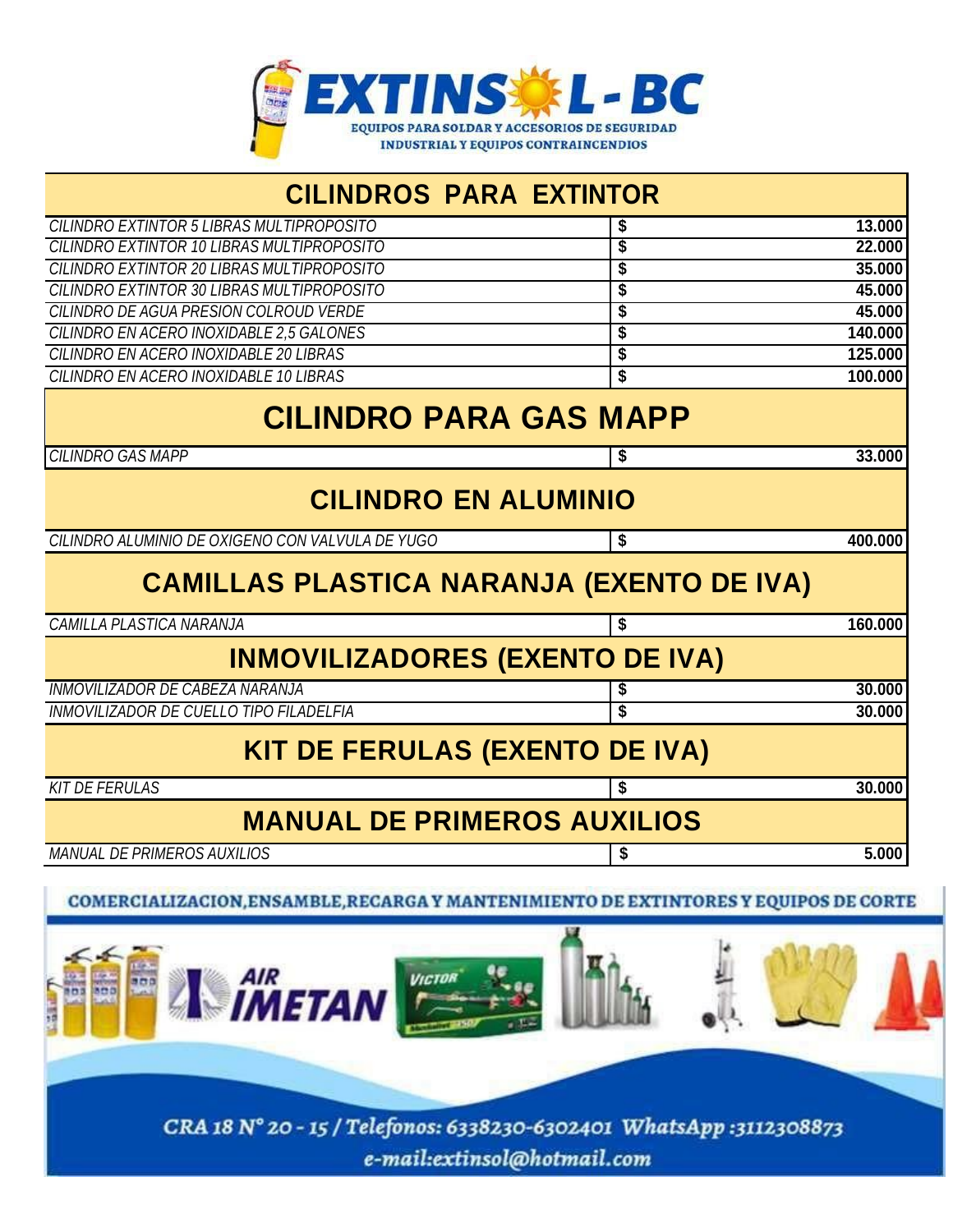

| <b>CHALECOS REFLETIVOS</b>                                        |                         |  |  |
|-------------------------------------------------------------------|-------------------------|--|--|
| CHALECO REFLETIVO                                                 | \$<br>10.000            |  |  |
|                                                                   | <b>CONOS REFLETIVOS</b> |  |  |
| <b>PAR CONOS REFLETIVOS 20 CM</b>                                 | 5.000<br>\$             |  |  |
| PAR CONOS REFECTIVOS 25 CM                                        | \$<br>15.000            |  |  |
| PAR CONOS REFECTIVOS 30 CM                                        | \$<br>29.000            |  |  |
| <b>PAR CONOS REFECTIVOS 45 CM</b>                                 | \$<br>50.000            |  |  |
| <b>PAR CONOS REFECTIVOS 70 CM</b>                                 | \$<br>90.000            |  |  |
| PAR CONOS REFECTIVOS 90 CM<br><b>PAR DE CONOS RETRACTIL 30 CM</b> | 155.000<br>\$<br>38.000 |  |  |
| PAR DE CONOS RETRACTIL 45 CM                                      | \$                      |  |  |
|                                                                   | \$<br>50.000            |  |  |
| <b>PALETA PARE/SIGA</b>                                           |                         |  |  |
| <b>PALETA PARE/SIGA</b>                                           | \$<br>25,000            |  |  |
| <b>PALA ANTI CHISPA</b>                                           |                         |  |  |
| <b>PALA ANTI CHISPA</b>                                           | 50,000<br>\$            |  |  |
| <b>SOPORTE CANASTILLA</b>                                         |                         |  |  |
| SOPORTE CANASTILLA PLASTICO EXTINTO 5 LIBRAS                      | 6.000<br>\$             |  |  |
| SOPORTE CANASTILLA EXTINTOR 5 LIBRAS PINTURA NEGRA                | \$<br>16.000            |  |  |
| SOPORTE CANASTILLA EXTINTOR 5 LIBRAS CROMADO                      | \$<br>25.000            |  |  |
| SOPORTE CANASTILLA EXTINTOR 10 LIBRAS PINTURA NEGRA               | \$<br>25.000            |  |  |
| SOPORTE CANASTILLA EXTINTOR 10 LIBRAS CROMADO                     | \$<br>30.000            |  |  |
| SOPORTE CANASTILLA EXTINTOR 20 LIBRAS PINTURA NEGRA               | \$<br>30,000            |  |  |
| SOPORTE CANASTILLA EXTINTOR 20 LIBRAS CROMADO                     | \$<br>35.000            |  |  |

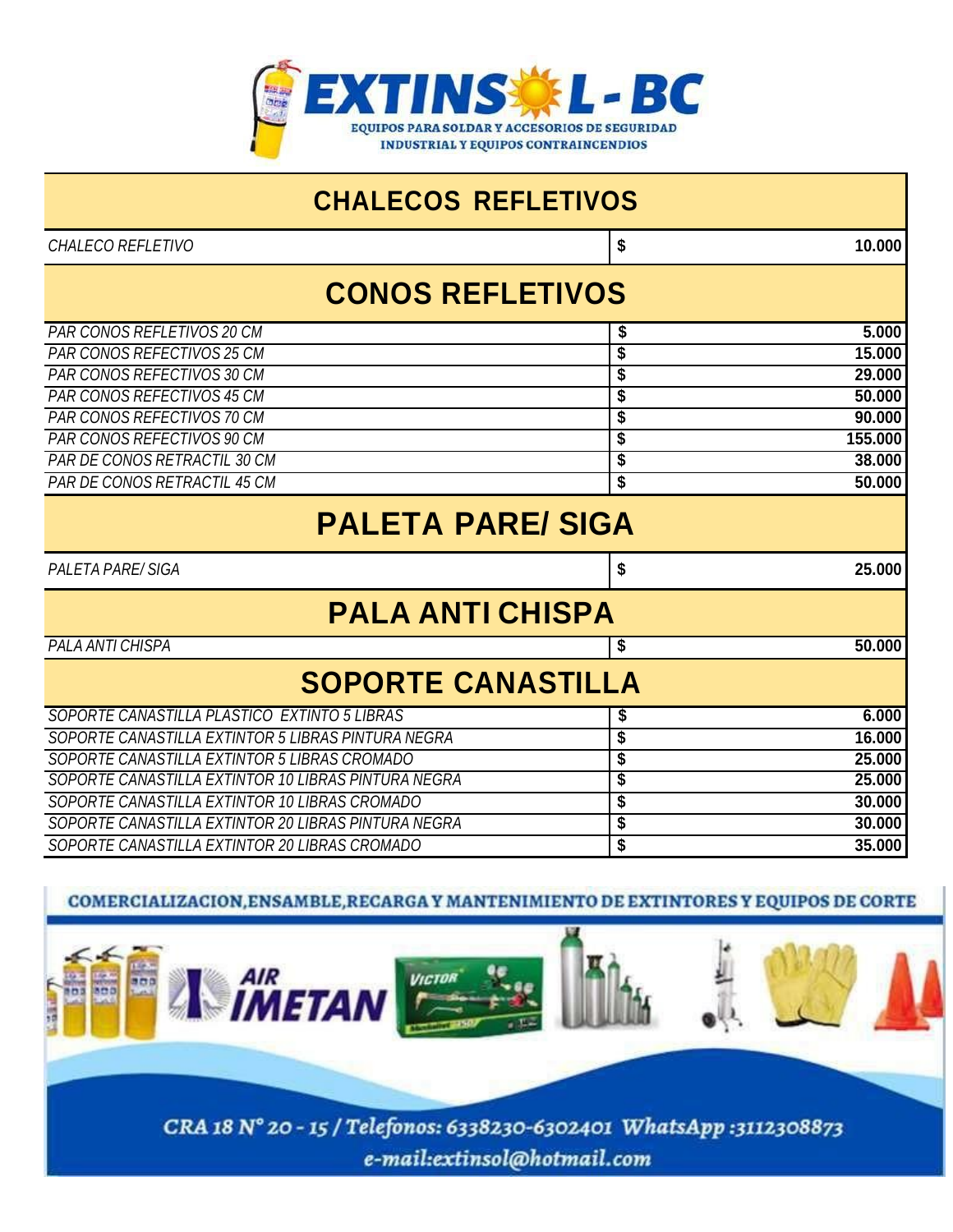

| <b>SOPORTE PARED</b>                               |                                      |  |
|----------------------------------------------------|--------------------------------------|--|
| SOPORTE PARED EXTINTOR 10 LIBRAS                   | 2.500<br>\$                          |  |
| SOPORTE PARED EXTINTOR 20 Y 30 LIBRAS              | $\overline{\boldsymbol{s}}$<br>3.500 |  |
| <b>BASES DE PEDESTAL</b>                           |                                      |  |
| <b>BASE DE PEDESTAL PARA EXTINTOR DE 10 LIBRAS</b> | 20.000<br>\$                         |  |
| BASE DE PEDESTAL PARA EXTINTOR DE 20 LIBRAS        | \$<br>25,000                         |  |
| <b>BOTIQUINES PRIMEROS AUXILIOS (EXENTOS)</b>      |                                      |  |
| <b>BOTIQUIN PRIMEROS AUXILIOS B2</b>               | 8.000<br>\$                          |  |
| <b>BOTIQUIN PRIMEROS AUXILIOS B4</b>               | 20,000<br>\$                         |  |
| <b>BOTIQUIN PRIMEROS AUXILIOS TIPO MORRAL</b>      | \$<br>140.000                        |  |
| <b>BOTIQUIN PRIMEROS AUXILIOS TIPO ECOPETROL</b>   | \$<br>170.000                        |  |
| <b>KIT DE DERRAME HIDROCARBURO</b>                 |                                      |  |
| <b>KIT DE DERRAME 5 GALONES</b>                    | \$<br>100.000                        |  |
| <b>KIT DE DERRAME 10 GALONES</b>                   | 200.000<br>\$                        |  |
| <b>KIT DE DERRAME 20 GALONES</b>                   | \$<br>270.000                        |  |
| <b>CAJA METALICA PARA BOTIQUIN</b>                 |                                      |  |
| <b>CAJA METALICA MEDIANA</b>                       | 30,000<br>\$                         |  |
| <b>CAJA METALICA SEMI INDUSTRIAL</b>               | \$<br>38.000                         |  |
| <b>CAJA METALICA INDUSTRIAL</b>                    | 50.000<br>\$                         |  |
| CAJA METALICA PARA EXTINTOR 10 LIBRAS              | 38.000<br>\$                         |  |
| CAJA METALICA PARA EXTINTOR 20/30 LIBRAS           | \$<br>42.000                         |  |

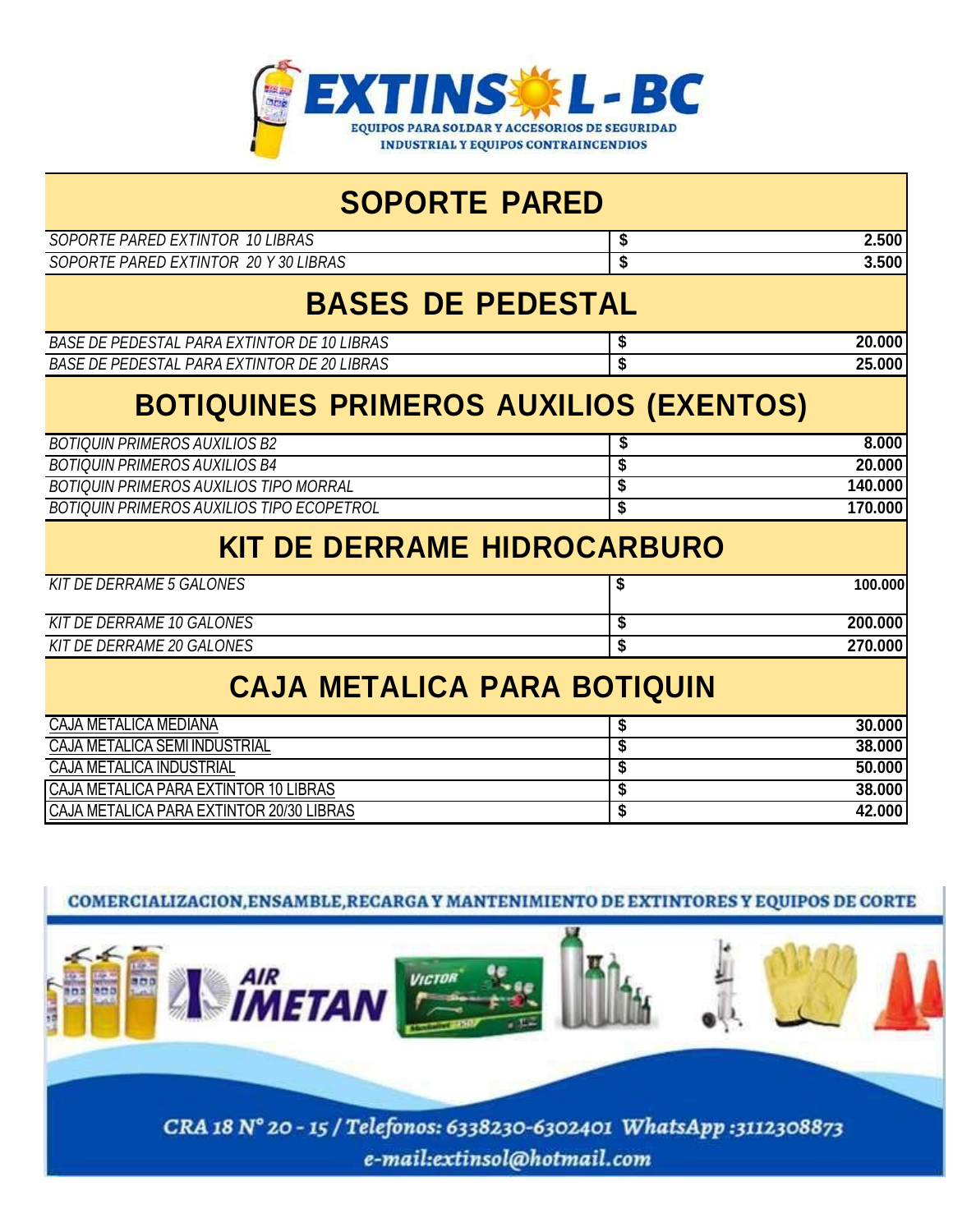

| <b>SURTIDO BOTIQUINES</b>                                                            |    |         |  |
|--------------------------------------------------------------------------------------|----|---------|--|
| SURTIDO BOTIQUINES PARA BOTIQUIN TIPO MORRAL                                         | \$ | 100.000 |  |
| <b>SURTIDO BOTIQUIN PRIMEROS AUXILIOS B4</b>                                         | \$ | 15,000  |  |
| SURTIDO BOTIQUIN PARA BOTIQUIN TIPO ECOPETROL                                        | \$ | 130.000 |  |
| <b>KIT DE CARRETERA</b>                                                              |    |         |  |
| <b>KIT DE CARRETERA BOLSO EN LONA</b>                                                | \$ | 40.000  |  |
| KIT DE CARRETERA BOLSO EN ALFOMBRA                                                   |    | 80.000  |  |
| <b>BOLSOS PARA KIT DE CARRETERA</b>                                                  |    |         |  |
| <b>BOLSO EN LONA</b>                                                                 |    | 6.000   |  |
| <b>BOLSO EN ALFOMBRA</b>                                                             |    | 25,000  |  |
| <b>BOLSOS PARA BOTIQUIN PRIMEROS AUXILIOS</b>                                        |    |         |  |
| <b>BOLSO BOTIQUIN PRIMEROS AUXILIOS B4</b>                                           |    | 8.000   |  |
| <b>BOLSO BOTIQUIN PRIMEROS AUXILIOS TIPO MORRAL</b>                                  | \$ | 40.000  |  |
| BOLSO BOTIQUIN PRIMEROS AUXILIOS TIPO ECOPETROL                                      | \$ | 40.000  |  |
| <b>RESPIRADORES PARA GASES Y VAPORES (EXENTO)</b>                                    |    |         |  |
| RESPIRADOR SENCILLO PARA GASES Y VAPORES CHINO                                       |    | 16.000  |  |
| <b>RESPIRADOR PARA GASES Y VAPORES 3M CON FILTROS</b>                                | \$ | 160.000 |  |
| RESPIRADOR PARA HUMOS METALICOS CON FILTROS                                          |    | 150.000 |  |
| <b>REPUESTOS PARA RESPIRADOR</b>                                                     |    |         |  |
| FILTRO GASES Y VAPORES RESPIRADOR CHINO                                              |    | 7.000   |  |
| <b>PAR CARTUCHO GASES Y VAPORES 3M</b>                                               | \$ | 66,000  |  |
| <b>PAR CARTUCHO HUMOS METALICOS</b>                                                  |    | 60.000  |  |
| <b>PROTECCION VISUAL</b>                                                             |    |         |  |
| <b>GAFAS DE SEGURIDAD TRANSPARENTES</b>                                              |    | 6.000   |  |
| <b>GAFAS DE SEGURIDAD OSCURA</b>                                                     | \$ | 7.000   |  |
| MONOGAFAS PARA SOLDADURA AUTOGENA RECTANGULAR                                        | \$ | 12.000  |  |
| MONOGAFAS PARA SOLDADURA AUTOGENA REDONDA                                            |    | 10.000  |  |
| COMERCIALIZACION, ENSAMBLE, RECARGA Y MANTENIMIENTO DE EXTINTORES Y EQUIPOS DE CORTE |    |         |  |

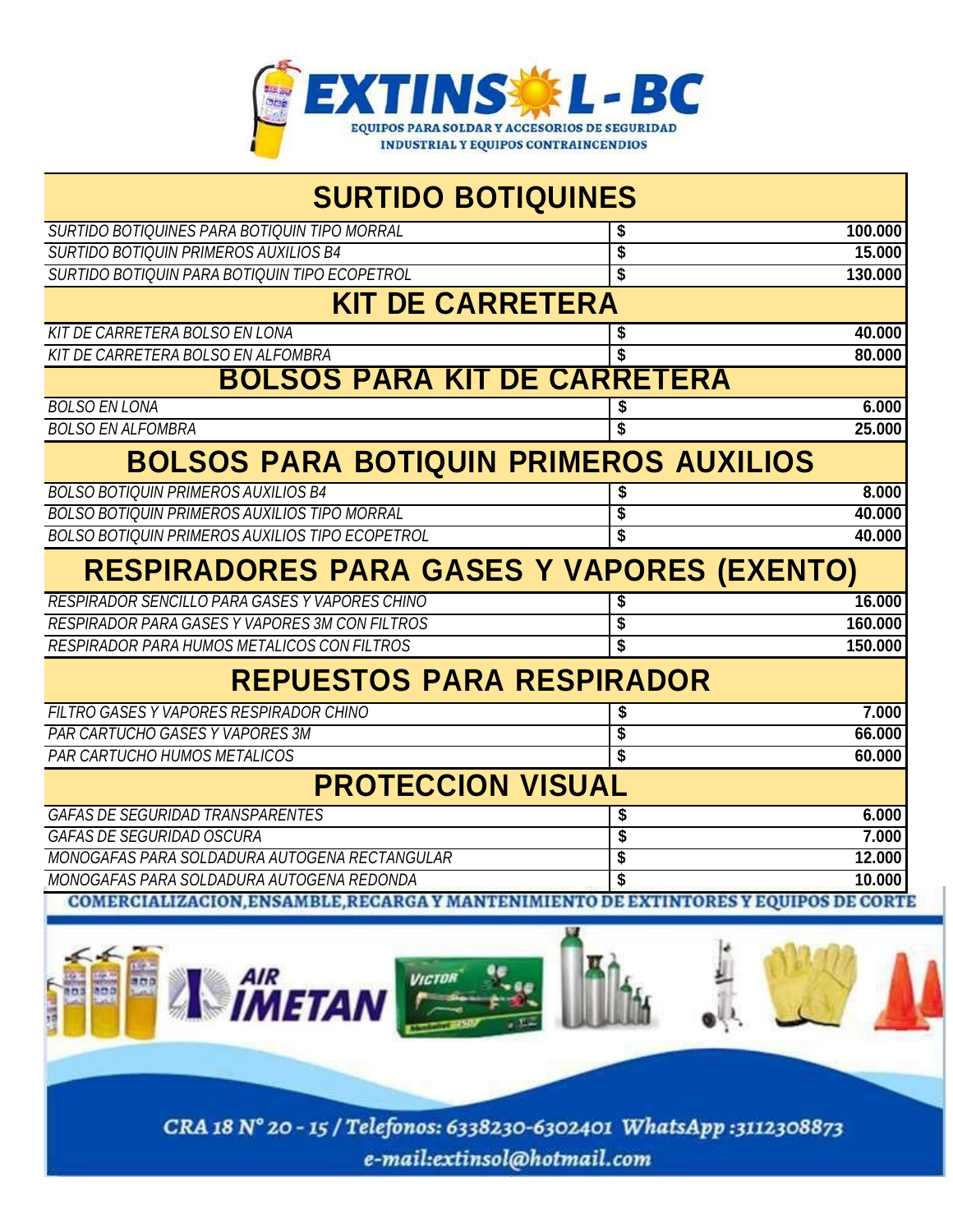

## **AVISOS DE SEÑALIZACION**

*AVISO DE SEÑALIZACION* **\$ 4.000**

## **CINTURON ERGONOMICO**

| 23.000<br>\$            |  |  |  |
|-------------------------|--|--|--|
| <b>GUANTES</b>          |  |  |  |
| 7.000<br>\$             |  |  |  |
| \$<br>8.000             |  |  |  |
| 8.000<br>\$             |  |  |  |
| 25.000<br>\$            |  |  |  |
| 3.200<br>\$             |  |  |  |
| 3.500<br>\$             |  |  |  |
| \$<br>6.500             |  |  |  |
| <b>TAPABOCAS</b>        |  |  |  |
| 3.000<br>\$             |  |  |  |
| \$<br>1.500             |  |  |  |
| <b>DELANTAL CARNAZA</b> |  |  |  |
| 20.000<br>\$            |  |  |  |
| \$<br>20.000            |  |  |  |
| <b>GORRO SOLDADOR</b>   |  |  |  |
| 15.000<br>\$            |  |  |  |
|                         |  |  |  |

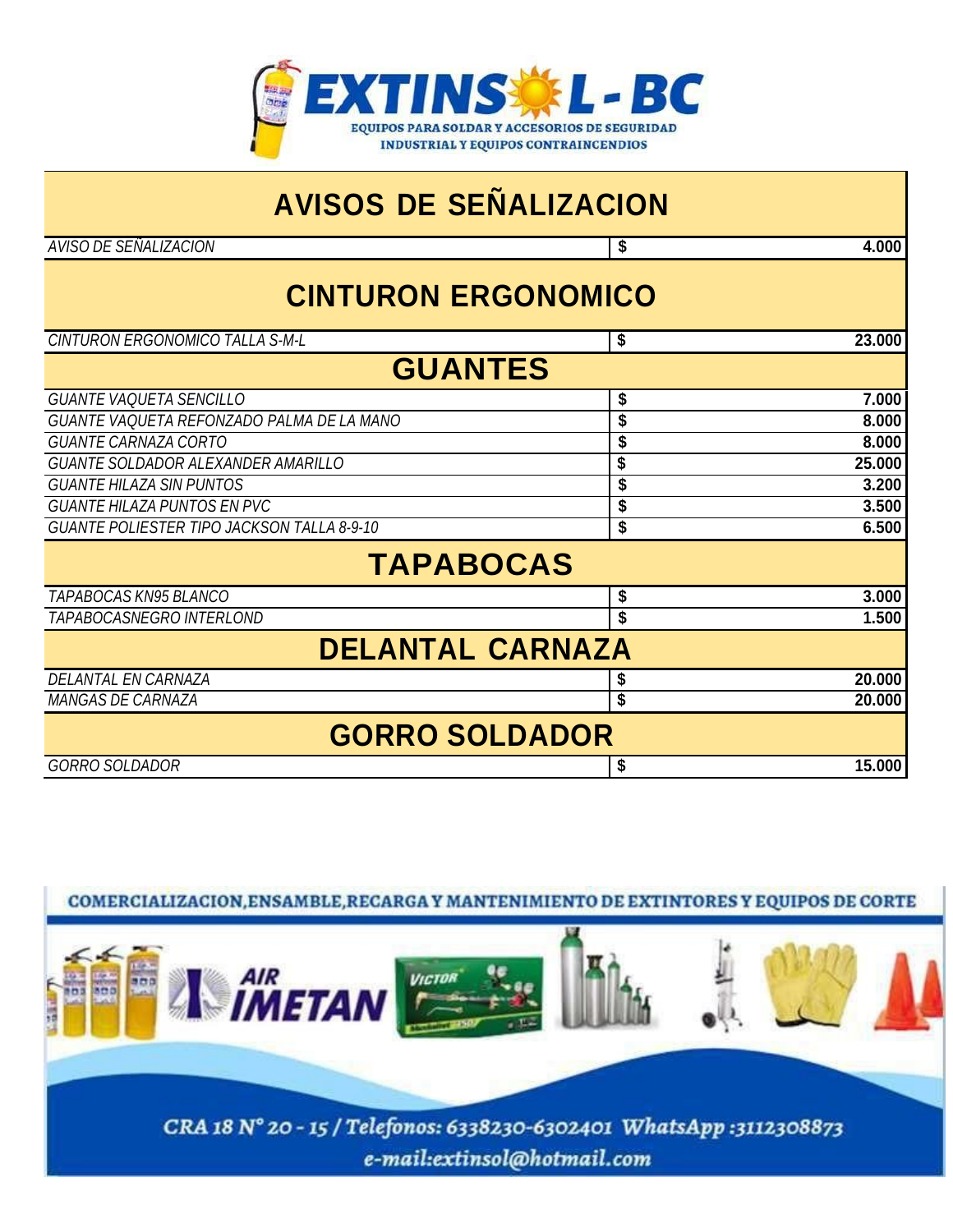

# LISTA DE PRECIOS 2022

PRODUCTOS DE EQUIPOS DE AUTOGENA Y ACCESORIOS

NOTA: TODOS LOS PRODUCTOS TIENEN EL VALOR ANTES DE IVA

PRODUCTO VALOR PARA VENTA

## **REGULADORES**

| <b>REGULADOR OXIGENO VICTOR SR 450</b>            | \$<br>750,000 |
|---------------------------------------------------|---------------|
| REGULADOR ACETILENO OXYWELD                       | \$<br>300.000 |
| <b>REGULADOR ACETILENO VICTOR SR 460</b>          | \$<br>750,000 |
| REGULADOR FLUJOMETRO INCORPORADO ARGON AIR IMETAN | \$<br>180.000 |
| REGULADOR FLUJOMETRO INCORPORADO CO2 AIR IMETAN   | \$<br>180.000 |
| REGULADOR OXIGENO G300 AIR IMETAN                 |               |
| <b>REGULADOR OXIGENO MED CGA 540</b>              | \$<br>238.000 |
| REGULADOR OXIGENO MED CGA 870 YUGO                | \$<br>220.000 |
| REGULADOR OXIGENO OXYWELD                         | \$<br>300.000 |
|                                                   |               |

### **MANGOS DE SOLDAR**

| I MANGO DE SOLDAR MODELO 3000 AIR IMETAN I | 220.000 |
|--------------------------------------------|---------|
| MANGO DE SOLDAR VICTOR 315FC               | 500.000 |
| CORTADORES                                 |         |
| CORTADOR VICTOR CA 2460                    | 540.000 |
| CORTADOR AIR IMETAN MODELO 6300            | 320.000 |

COMERCIALIZACION, ENSAMBLE, RECARGA Y MANTENIMIENTO DE EXTINTORES Y EQUIPOS DE CORTE

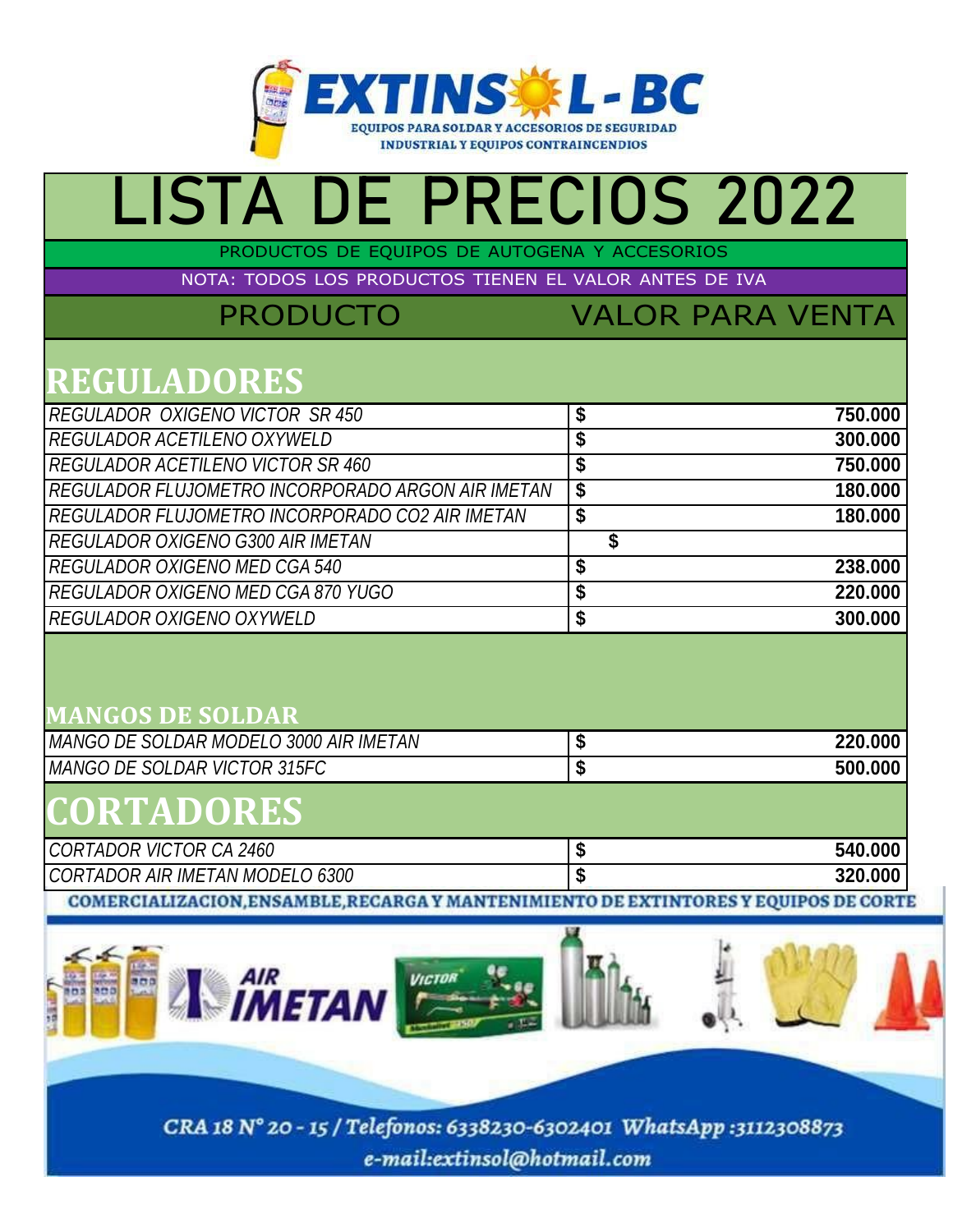

| BOOUILLAS DE CALENTAR Y SOLDAR             |                                         |
|--------------------------------------------|-----------------------------------------|
| BOQUILLA CONJUNTO CALENTAR VICTOR N° 8     | \$<br>230.000                           |
| BOQUILLA CONJUNTO CALENTAR OXYWELD N°8     | \$                                      |
| <b>BOQUILLA SOLDAR VICTOR Nº2</b>          | \$<br>95.000                            |
| <b>BOQUILLA SOLDAR VICTOR N°3</b>          | \$<br>95,000                            |
| BOQUILLA SOLDAR TIPO VICTOR Nº1 PEQUEÑA    | \$<br>60.000                            |
| <b>BOQUILLA SOPLETE CILINDRO GAS MAPP</b>  | \$<br>95,000                            |
| BOQUILLA SOLDAR AIRCO 160 N°3              | \$<br>70.000                            |
| BOQUILLA CALENTAR OXI-PROPANO 460 N°2      | \$<br>150.000                           |
| BOQUILLA CALENTAR OXI-PROPANO 460 N°3      | \$<br>200.000                           |
|                                            |                                         |
| <b>BOOUILLAS DE CORTE</b>                  |                                         |
| <b>BOQUILLA CORTE GPN N°0</b>              | \$<br>60,000                            |
| <b>BOQUILLA CORTE GPN N°1</b>              | \$<br>60,000                            |
| <b>BOQUILLA CORTE GPN N°2</b>              | \$<br>60.000                            |
| <b>BOQUILLA CORTE GPN N°3</b>              | \$<br>60.000                            |
| <b>BOQUILLA CORTE GPN N°4</b>              | \$<br>60,000                            |
| <b>BOQUILLA CORTE GPN N°5</b>              | \$<br>60.000                            |
| <b>BOQUILLA CORTE GPN N°6</b>              | \$<br>60.000                            |
| BOQUILLA CORTE PROPANO GPN Nº0 TIPO VICTOR | \$<br>25,000                            |
| BOQUILLA CORTE PROPANO 229 Nº0 AIR IMETAN  | \$<br>50.000                            |
| BOQUILLA CORTE PROPANO 229 N° 1 AIR IMETAN | \$<br>50,000                            |
| BOQUILLA CORTE PROPANO 229 N° 3 AIR IMETAN | \$<br>50.000                            |
| <b>BOQUILLA OXICORTE Nº1 CHINA</b>         | \$<br>30,000                            |
| <b>BOQUILLA CORTE ACETILENO VICTOR Nº1</b> | \$<br>50.000                            |
| <b>BOQUILLA CORTE ACETILENO VICTOR Nº2</b> | \$<br>50,000                            |
| <b>BOQUILLA CORTE ACETILENO VICTOR N°3</b> | \$<br>50.000                            |
| BOQUILLA CORTE ACETILENO AIR IMETAN N°1    | \$<br>40.000                            |
| BOQUILLA CORTE ACETILENO AIR IMETAN N°2    | \$<br>40.000<br><b>EQUIPOS DE CORTE</b> |

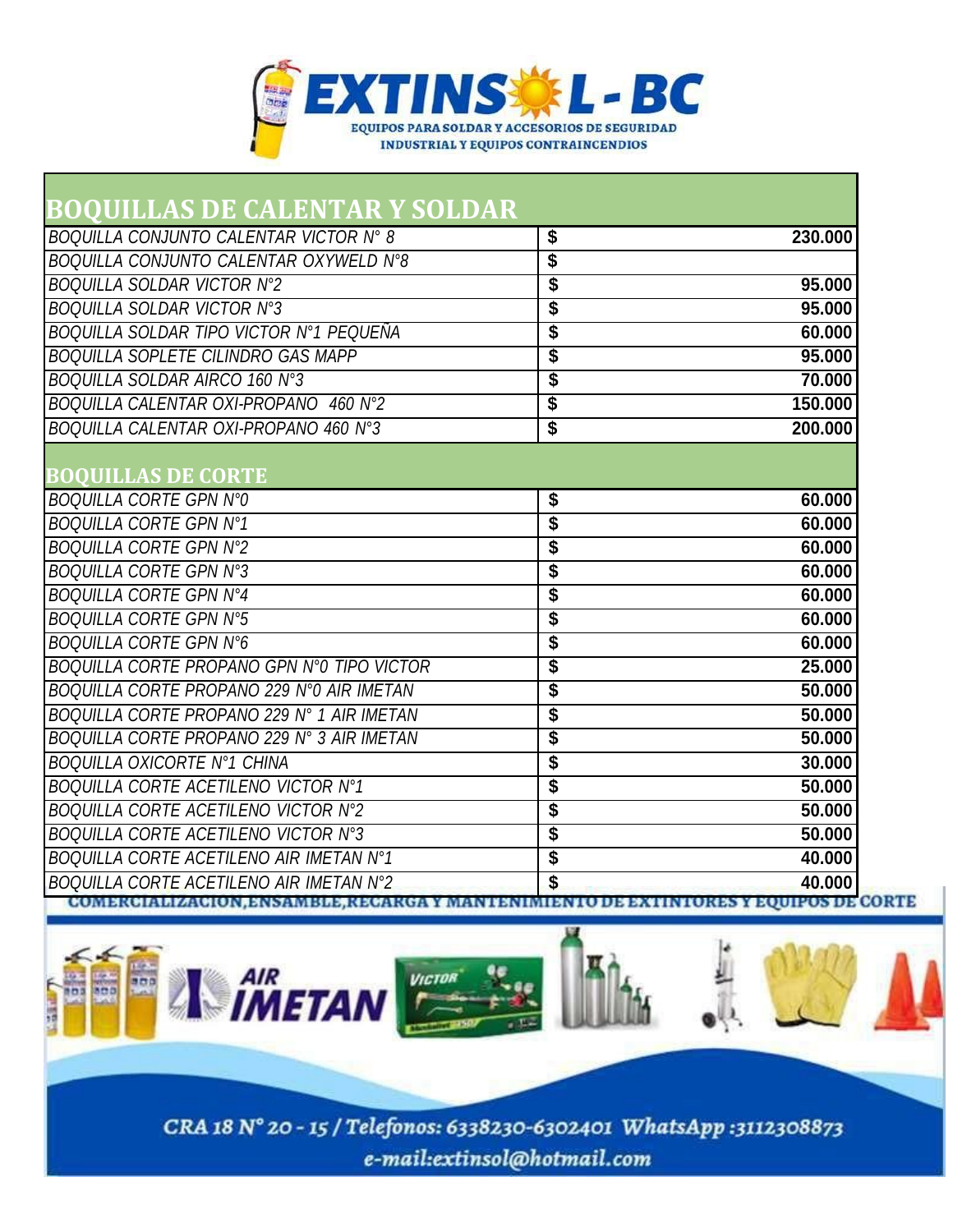

| <b>ARRESTADOR DE LLAMA</b>                    |                 |
|-----------------------------------------------|-----------------|
| ARRESTADOR DE LLAMA OXIGENO/ ACETILENO VICTOR | \$260.000       |
| <b>MANOMETROS</b>                             |                 |
| MANOMETROS 1 1/2 0-30                         | \$<br>35.000    |
| <b>MANOMETROS 1 1/2 0-200</b>                 | \$<br>35.000    |
| MANOMETROS 1 1/2 0-400                        | \$<br>35.000    |
| MANOMETROS 1 1/2 0-4000                       | \$<br>35.000    |
| MANOMETROS 2" 0-30                            | \$<br>25.000    |
| <b>MANOMETROS 2" 0-200</b>                    | \$<br>25.000    |
| MANOMETROS 2" 0-400                           | \$<br>25.000    |
| MANOMETROS 2" 0-4000                          | \$<br>25.000    |
| MANOMETROS 2" 1/2 0-30                        | \$<br>35.000    |
| <b>MANOMETROS 2" 1/2 0-200</b>                | \$<br>35.000    |
| MANOMETROS 2" 1/2 0-400                       | \$<br>35.000    |
| MANOMETROS 2" 1/2 0-4000                      | \$<br>35.000    |
| MANOMETROS 2" 0-4000 CROMADO                  | \$<br>45.000    |
| MANOMETROS 2" 0-50 ARGON/ CO2                 | \$<br>25.000    |
| <b>MANOMETROS 1 1/2 BAJO PERFIL</b>           | \$<br>40.000    |
| MANOMETROS CONTROL DE PRESION PARA EXTINTOR   | \$<br>4.000     |
| <b>EQUIPOS DE OXICORTE</b>                    |                 |
| EQUIPO OXICORTE OXYWELD                       | \$<br>800.000   |
| EQUIPO OXICORTE VICTOR MEDALIS 350            | \$<br>2.000.000 |
| <b>JUEGO EQUIPO DE OXICORTE CHINO</b>         | \$<br>700.000   |

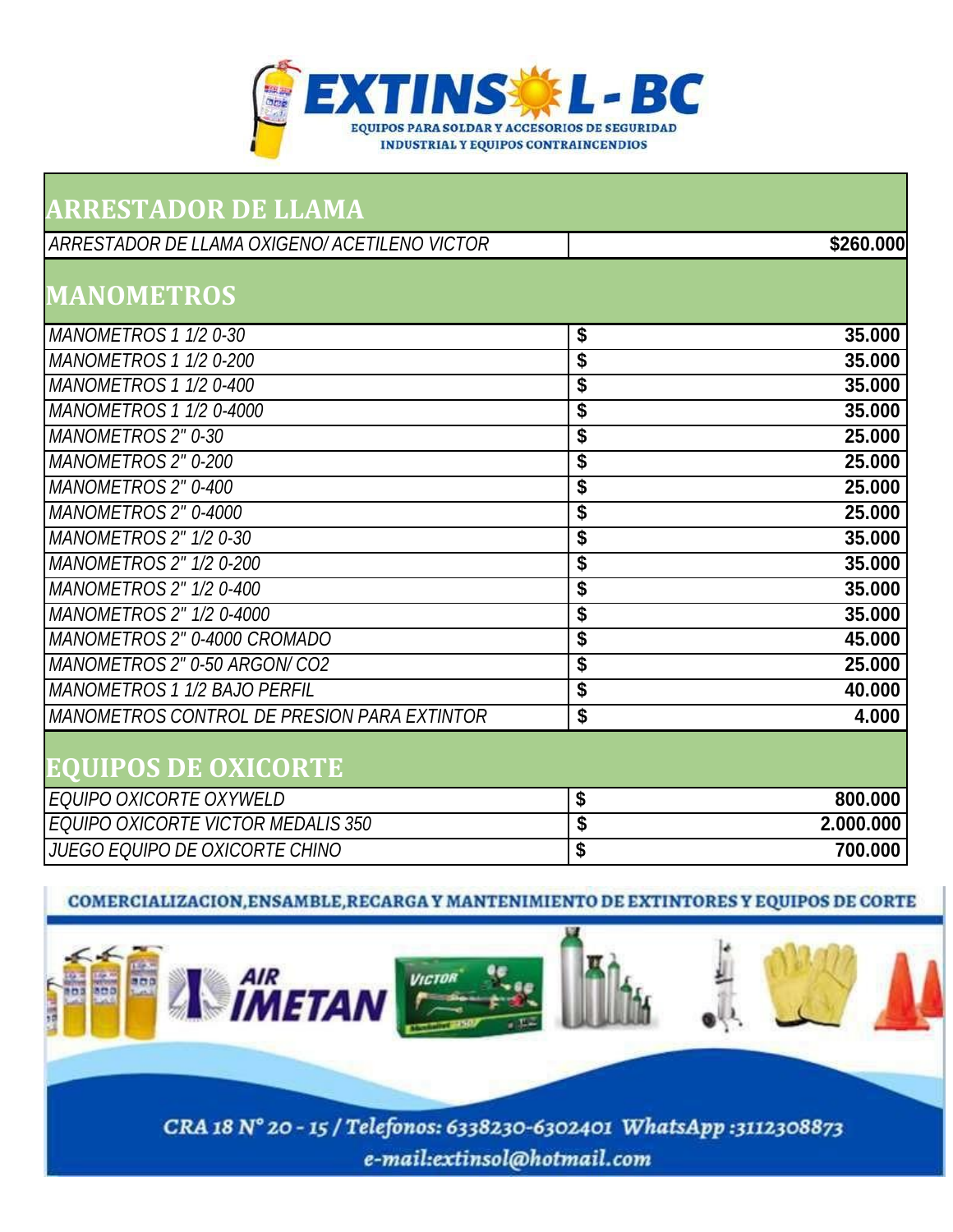

| <b>ACCESORIOS DE BRONCE</b>                 |              |
|---------------------------------------------|--------------|
| NIPLE ENTRADA ARG/ACET/NITROG               | \$<br>16.000 |
| NIPLE ENTRADA OXIGENO                       | \$<br>16.000 |
| <b>NIPLE ENTRADA CO2</b>                    | \$<br>16.000 |
| NIPLE CROMADO ENTRADA OXIGENO               | \$<br>27.500 |
| TUERCA ENTRADA CROMADA OXIGENO MED          | \$<br>27.500 |
| <b>TUERCA ENTRADA OXIGENO INDUS</b>         | \$<br>16.000 |
| <b>TUERCA ENTRADA ACETILENO</b>             | \$<br>16.000 |
| <b>NIPLE SALIDA REG OXIGENO</b>             | \$<br>6.000  |
| NIPLE SALIDA REG ACETILENO                  | \$<br>6.000  |
| <b>NIPLE SALIDA REG ARGON/CO2</b>           | \$<br>9.000  |
| <b>TUERCA MANGUERA ARGON/CO2</b>            | \$<br>10.000 |
| <b>TUERCA MANGUERA 1/4</b>                  | \$<br>3.000  |
| <b>NIPLE MANGUERA 1/4</b>                   | \$<br>3.000  |
| <b>TUERCA MANGUERA ACET 1/4</b>             | \$<br>3.000  |
| <b>TUERCA ENTRADA AIRE</b>                  | \$<br>16.000 |
| TUERCA CABEZAL CORTADOR VICTOR CA2460       | \$<br>25.000 |
| TUERCA CABEZAL MODELO 6300 AIR PROD         | \$<br>14.000 |
| TUERCA CABEZAL CORTADOR VICTOR MEDALIS 350  | \$<br>12.000 |
| CABEZAL MANGO SOLDAR MODELO 3000 AIR IMETAN | \$<br>30.000 |
| CABEZAL MANGO SOLDAR 315FC                  | \$<br>90.000 |
| "Y" PARA OXIGENO SENCILLA                   | \$<br>38.000 |
| "Y" PARA ACETILENO SENCILLA                 | \$<br>38.000 |
| ACOPLE PARA MANOMETRO CROMADO 1/4           | \$<br>29.000 |

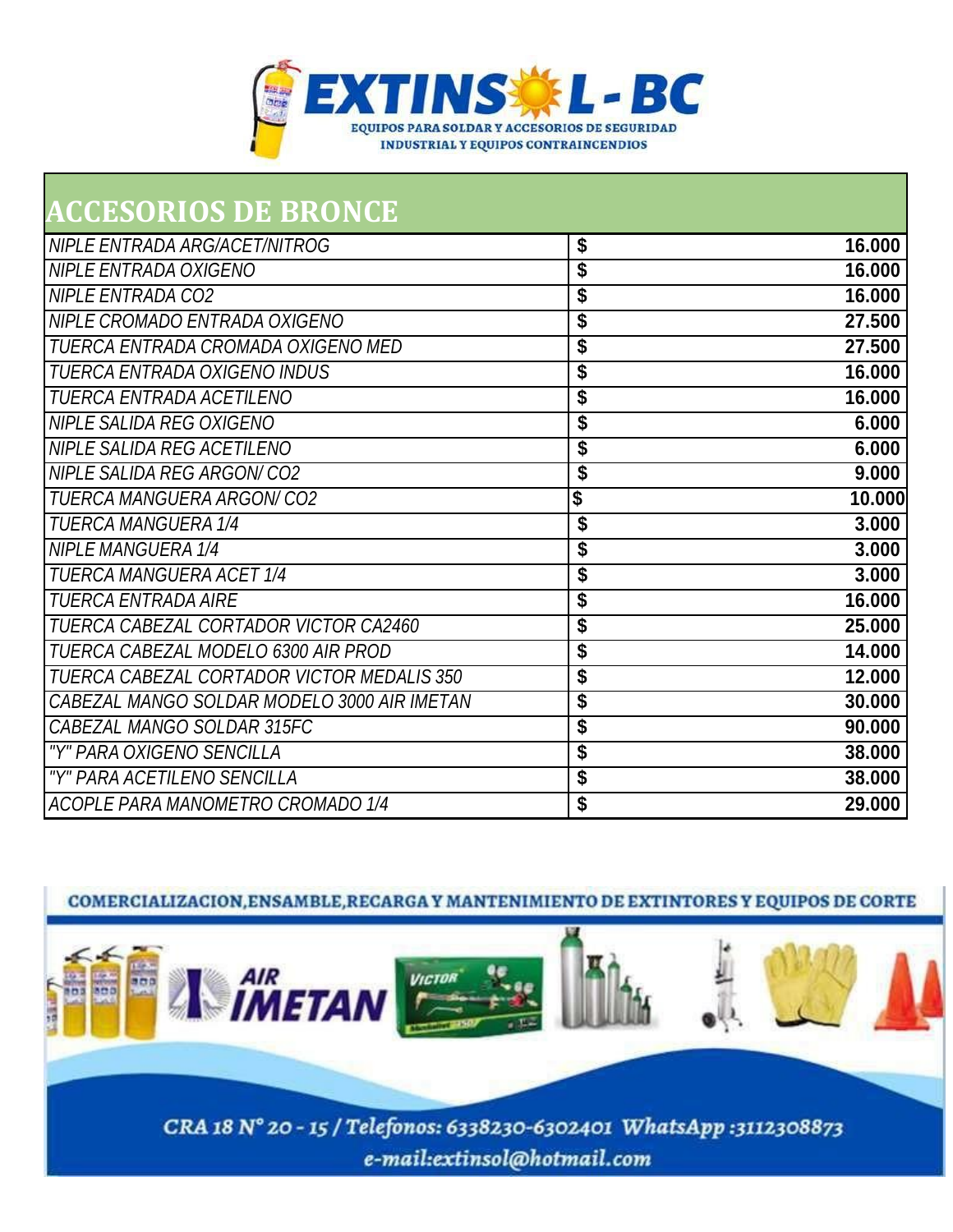

| \$                                   | 30.000                           |
|--------------------------------------|----------------------------------|
| \$                                   | 25.000                           |
| \$                                   | 60.000                           |
| \$                                   | 200.000                          |
| \$                                   | 120.000                          |
| \$                                   | 120.000                          |
| $\overline{\boldsymbol{\mathsf{s}}}$ | 120.000                          |
| $\overline{\boldsymbol{\mathsf{s}}}$ | 100.000                          |
|                                      |                                  |
|                                      |                                  |
| \$                                   | 60.000                           |
| \$                                   | 60.000                           |
| \$                                   | 70.000                           |
| \$                                   | 60.000                           |
| \$                                   | 60.000                           |
|                                      |                                  |
|                                      |                                  |
|                                      | 22.000                           |
|                                      | 22.000                           |
|                                      | 22.000                           |
|                                      | 26.000                           |
|                                      | 26.000                           |
|                                      | 25.000                           |
| \$                                   | 25.000                           |
|                                      | \$<br>\$<br>\$<br>\$<br>\$<br>\$ |